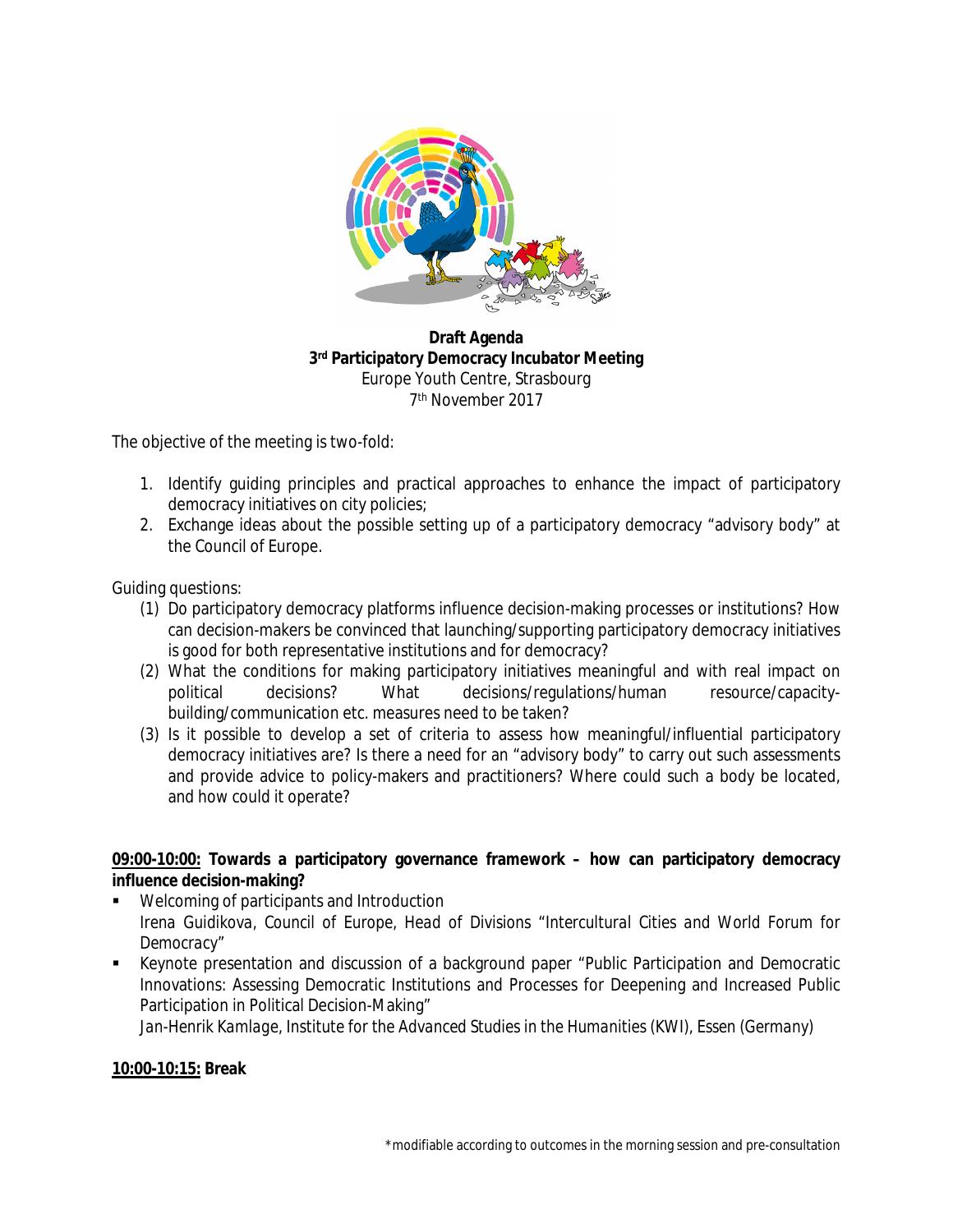**10:15 – 12:30: Let citizens co-decide! Pooling of best practices to implement participatory democracy initiatives with a political impact**

Moderated exchange of experiences: "How do I convince my politician to consider participatory democracy?"

*Facilitated by Nicoletta Manzini, Council of Europe, Project Officer, World Forum for Democracy*

## *Aims:*

*- Creating a mutual understanding within the group: who has done what?*

- *What are barriers and pathways to implement outcomes of PD initiatives? The group should agree on a list of up to ten key challenges.*

**12:30-14:00: Networking lunch – lunch tables to discuss solutions to specific challenges**

**14:15-16:15:** Presentation of the Council of Europe's Guidelines on citizen participation in political decision-making

*Paul Rowsell, President of the European Committee on Democracy and Governance of the Council of Europe and Deputy Director, Democracy, Department for Communities and Local Government in the United Kingdom* 

**14:15-16:15: Focus-group discussions: How do we embed participatory democracy in our representative system?** 

We take 60 minutes time to identify opportunities to overcome the challenges, to agree on action points that could become all together a roadmap for the incubator. Each group presents its outcome in a 10min (+10min Q+A) pitch presentation.

**Desired outcome:** We create mini-clusters within the Incubator group to work on concrete follow up steps to overcome the challenge

**Tentative group challenge – Motivation\* –** Develop a win-win type argumentation to convince decisionmakers to design participatory democracy initiatives which can influence final decisions, and engage meaningfully with grassroots initiatives.

*Facilitated by Anthony Zacharzewski, The Democratic Society*

**Tentative group challenge – Opportunity\* –** Design the process of embedding participatory democracy platforms/initiatives into decision-making: changing local government regulations to make the holding of participatory democracy platforms in a regular/mandatory way; developing skills, know-how; creating participatory democracy offices; training politicians to see the positive dimension of participatory democracy etc.

*Facilitated by Matthew Leighninger, Vice President of Public Engagement and Director of the Yankelovic Centre for Public Judgement.* 

**Tentative group challenge – Capacity\* –** Creating an international structure to observe, assess and advise policy-makers, institutions and grassroots participatory democracy creators on better participatory democracy practice. Feasibility; operational modalities; criteria for assessing participatory democracy initiatives…

*Facilitated by Irena Guidikova, Council of Europe, Head of Divisions "Intercultural Cities and World Forum for Democracy"*